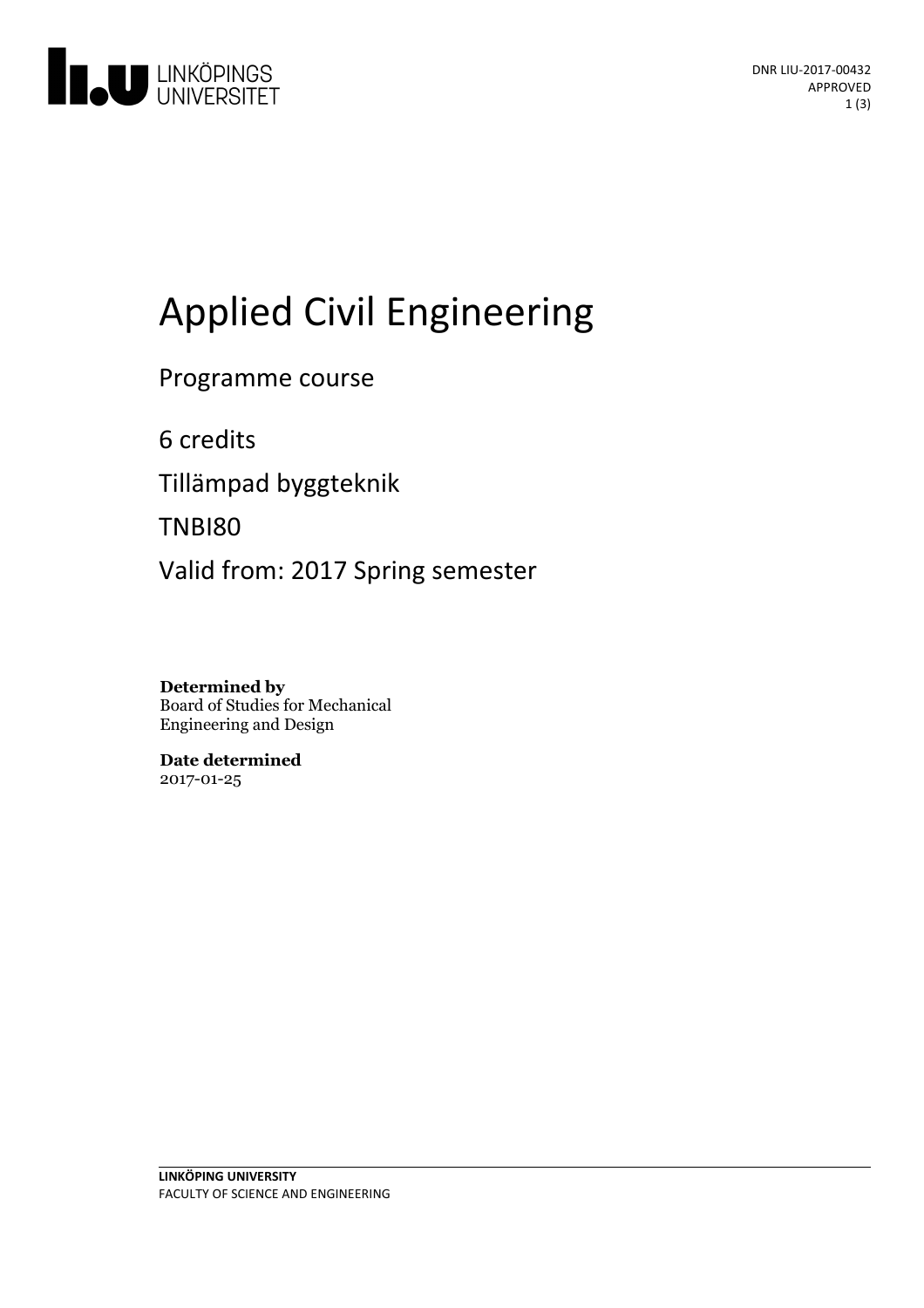# Main field of study

Civil Engineering

Course level

First cycle

#### Advancement level

 $G<sub>2</sub>X$ 

# Course offered for

Civil Engineering, B Sc in Engineering

#### Entry requirements

Note: Admission requirements for non-programme students usually also include admission requirements for the programme and threshold requirements for progression within the programme, or corresponding.

#### Prerequisites

Requirements depend on the project chosen and is set individually.

Intended learning outcomes<br>After completing this course students can deeply describe a part of design, production ore administration area. The student have got knowledge about quality and environment work within the building sector as well as the way this is carried out in practice. Knowledge about write reports and presentations will be developed.

#### Course content

Practical project work within one of the design, production or administration areas. Environmental and quality work within the building sector.

# Teaching and working methods

The course is carried out as aproject with the help of instructor from companies and local administration.